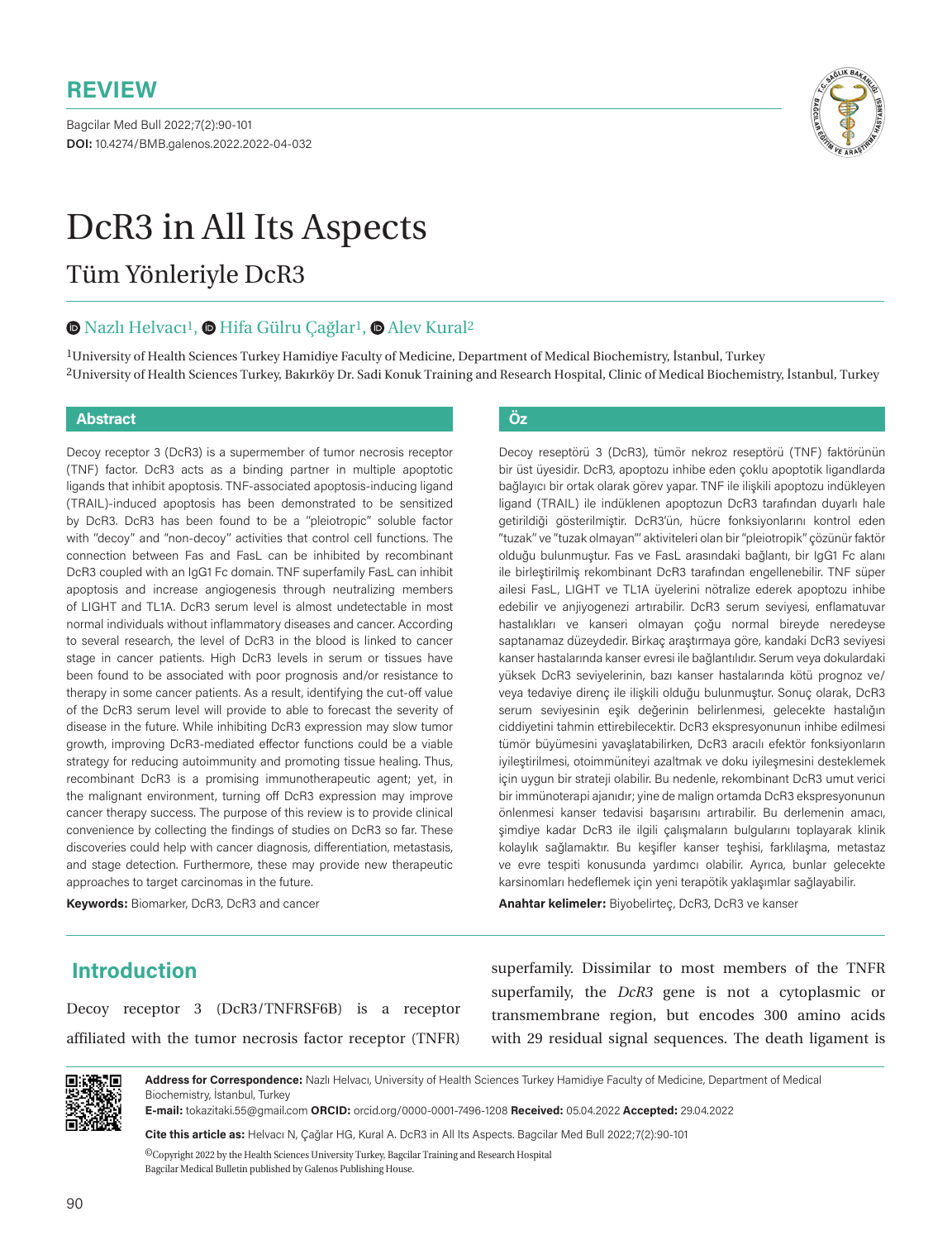a soluble receptor for three different TNF ligands (FasL, TL1A and LIGHT) that inactivate it by connecting to cd95L and is capable of neutralizing these ligands (1-5). The array resemblance between FasL, LIGHT, and TL1A is moderate (~30% identification) and each binds to different receptors eliciting different responses (5). There are studies showing that members of the TNFR superfamily can induce reverse signals after interacting with surface receptors (2).

The human *DcR3* gene is chromosomally mapped to 20q13.3 and this region is associated with many diseases (6). DcR3 mRNA is phrased in SW480 in lung tissues and colon adenocarcinoma (1). Recently, it has been reported that the C-terminal territory of DcR3, located except the TNF ligandbinding area, binds heparan sulfate proteoglycans (HSPGs) and triggers reverse signaling in antigen-presenting cells (APC) (5). There is a solid argument for overexposure of DcR3 in a variety of tumors such as lung, colon and pancreatic cancers, gastrointestinal tumors, malignant gliomas, virus-associated lymphomas, and tissues affected by autoimmune disease (7,8). Besides, excessive DcR3 expression was observed in cases of systemic lupus erythematosus or silicosis (9,10). DcR3 can act as a decoy or non-decoy receptor. In many cancer patients, DcR3 overexpression is associated with a worse prognosis of the disease. This proposes that excessive expression of DcR3 may breed some advantages for tumor growth and survival  $(2.6 - 8.11)$ .

#### **DcR3 and Its Functions**

In their study, Yu et al. (1) used histidine-labeled recombinant DcR3 to scan soluble forms of TNF-ligand proteins with immunosuppressives. As a result, DcR3 was shown to bind especially to LIGHT and Fas ligand. While DcR3 prevents LIGHT-induced cytotoxicity in HT29 cells, LIGHT induces apoptosis of HT29 cells and various tumor cells. Data from the study showed that DcR3 suppressed LIGHT-mediated HT29 cell death by preventing the interaction of LIGHT with HVEM/TR2 and LTβR. It is therefore thought that DcR3, FasL and LIGHT may play a regulatory role in suppressing cell death (1).

Tang et al. (3) produced transgenic mice that overexpressed DcR3 in order to better understand DcR3's role in bone formation *in vivo*. Transgenic mice were compared with controls for bone mineral content (BMC) and total bone mineral density (BMD), resulting in much lower BMC and BMD in transgenic mice. After comparing DcR3 transgenic mice and control mice for BMD and BMC, there was a 35.7% reduction in trabecular bone volume in DcR3

transgenic mice. According to the study data, the number of osteoclasts incremented in DcR3 transgenic mice. However, regional administration of DcR3 to the tibial metaphysis significantly reduced the bone volume, BMC and BMD ratio of secondary spongiosis. Local injection of DcR3 has also been shown to increment the number of osteoclasts around the trabecular bone in the tibia. In an osteoclast activity experiment on substrate plates, it was stated that DcR3 remarkably incremented the absorption action of mature osteoclasts. High concentration DcR3 treatment slightly enhances nodule development and alkaline phosphatase action of primary cultured osteoblasts. From these results, it can be extracted that DcR3 induces the formation of osteoclasts from a bone stromal marrow cells, monocyte and, macrophage and this indicates that DcR3 may be critical in bone diseases and osteoporosis (3).

DcR3 is found in both rheumatoid arthritis (RA) and osteoarthritis (OA) fibroblast-like synoviocytes (FLS), according to the study by Hayashi et al. (12) DcR3-Fc protein inhibits Fas-source apoptosis in FLS, and DcR3 has been shown to increase down- regulation by siRNA and Fas-source apoptosis. In RA FLS, TNFa boosted DcR3 expression and prevented Fas-source apoptosis, but this was not the case in OA FLS (12).

To investigate autoimmune diseases, transgenic mice were generated by actin promoter-driven expression of human DcR3. While T-cell immune responses were suppressed in young DcR3-transgenic mice, the transgenic mice developed a systemic lupus erythematosus-like illness with distinct symptoms and produced autoantibodies against double helix DNA after 5-6 months. Proteinuria, leukocyturia, and hematuria were present in the kidneys, indicating accumulation of IgG, glomerular nephritis, and C3. Mice developed lymphocyte infiltration in their livers, skin lesions, as well as leukopenia, thrombocytopenia, anemia, similar to older transgenic mice. SLE-like syndrome was seen in approximately 60% of female transgenic mice versus 20% of males and was shown to be sex-related. Endogenous DcR3 and exogenous recombinant DcR3 (produced by transgenic T-cells) were shown to effectively protect T-cells against activation-induced apoptosis *in vitro*. Six months later, CD4 cells were increased in transgenic mice (13).

DcR3 makes cells of hematopoietic origin susceptible to TRAIL-induced apoptosis. DcR3 decreased host immunity by causing immune cell death, which You et al. (14) investigated. They showed that DcR3 induced dendritic cell (DC) apoptosis by activating PKC-δ and JNK to regulate DR5 upward by taking the Fas-related mortality area (FADD) to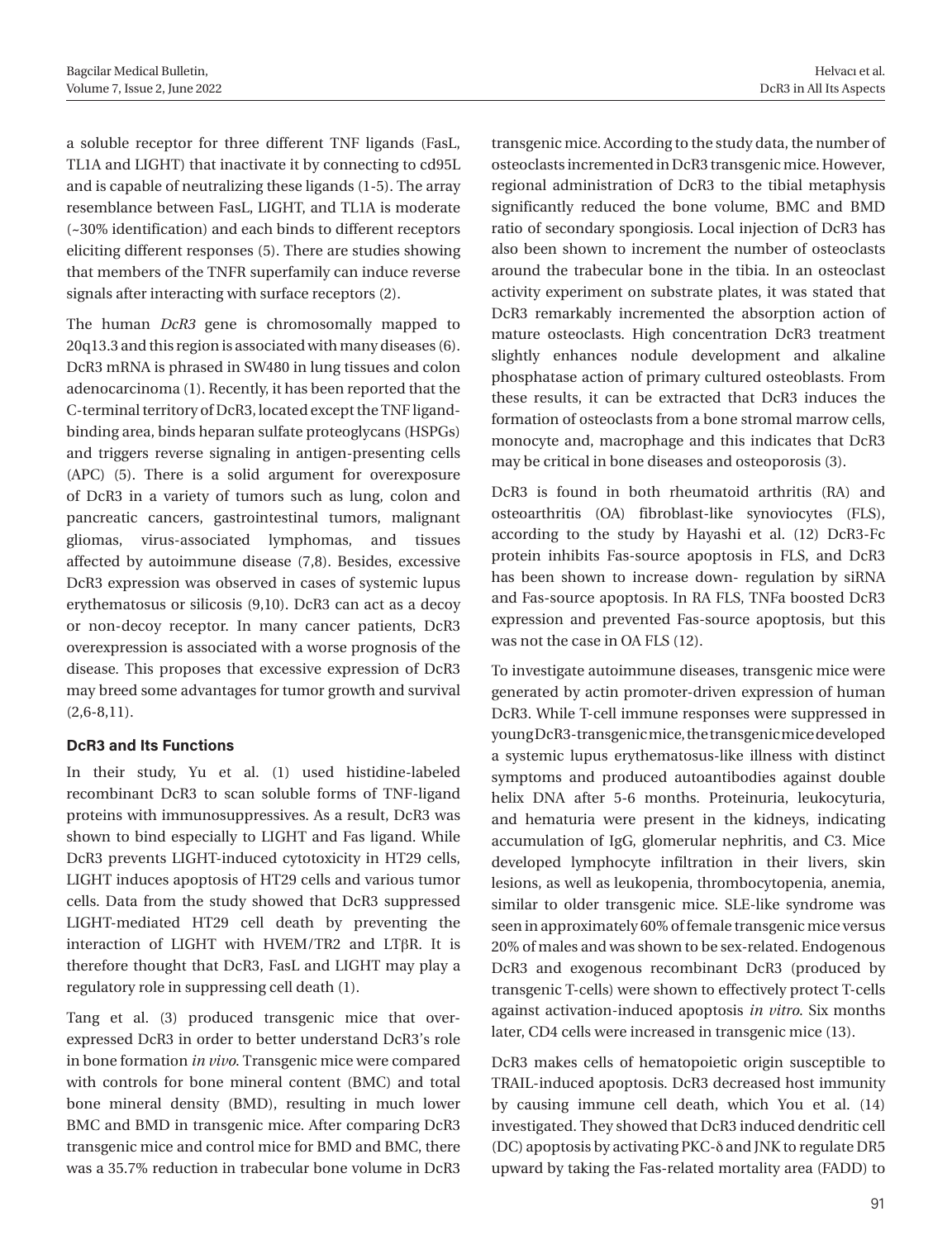spread apoptotic signals. The relationship of FADD with DR5 is that it activates the downstream apoptotic signaling cascade, causing the formation of the signaling complex (DISC) that leads to death. PKC-δ is activated (on DCs) by cross-linking heparan sulfate proteoglycan (HSPG) as the HBD. Fc fusion protein can trigger DC apoptosis. The results show the existence of a novel DcR3-mediated immunosuppressive mechanism (14).

Serum DcR3 levels in people with systemic lupus erythematosus were studied, and serum DcR3 levels in SLE patients were shown to be quite high. Also, when active SLE patients were compared with inactive SLE patients, the mean serum DcR3 level was found to be significantly higher in active patients. Soluble DcR3-Fc both reduced cell death induced by T-cells activated by FasL neutralization and, increased IL-2, T-cell proliferation and interferongamma production through co-stimulation of T-cells. In addition, lymphocytes taken from patients with SLE showed increased T-cell reactivity to common stimulation induced by DcR3, implying that elevated serum DcR3 was linked to heightened T-cell activation *in vivo*. The obtained information shows that serum DcR3 may be a guide in the pathogenesis of SLE (15).

Renal cell carcinoma tumor tissue samples and normal tissue samples from patients with renal cell carcinoma were compared for DcR3 expression. As a result of the study, high level of DcR3 expression was observed in renal cell carcinomas. Lymph node metastasis and the incision of distant metastasis were directly correlated with DcR3 expression, and metastases were found to be higher in the group with higher expression. DcR3 expression showed negative correlation with disease-specific survival (p<0.001) and non-progressive survival (p<0.001) in single-variable analyses. Patients with high-stage renal cell carcinoma expressing DcR3 had a 25% chance of 2-year survival, while patients with DcR3 negative tumors had a 65% chance of survival. DcR3 serum levels were also observed to be considerably greater in patients with advanced localized cancer and metastatic cancer (4).

Using human pancreatic cancer cells, high levels of DcR3 protein were shown in AsPC-1 cells through immunosuppression and ELISA method, while the presence of DcR3 in PANC-1 cells was not seen. Treatment with LY294002, wortmannin, Herbicide A, pyrrolidine dithiocarbamate or AG1024 has been shown to reduce endogenous DcR3 levels in AsPC-1 cells significantly. Also, transfection of AsPC-1 cells with IkappaBalpha or Akt dominant-negative plasmids lowered DcR3 levels

considerably. DcR3 expression was enhanced in PANC-1 cells after a 48-hour transfection with a structurally active Akt (16).

The development of Crohn's disease is influenced by immune cell apoptosis resistance and epithelial barrier dysfunction. DcR3 neutralizes CD95L and thus displays an anti-apoptotic effect. The effect of DcR3 in Crohn's disease via CD95L was examined in one study. According to the results of the methods studied, DcR3 was found to be overexpressed in both actively inflamed and inactive regions of the epithelial layer of ileum samples in patients with Crohn's disease. People with Crohn's disease (active and inactive) had higher DcR3 expression levels compared to healthy people. TNF- $\alpha$  induces the expression of DcR3 in intestinal epithelial cells. The activation of nuclear factor kappa B (NF-kappaB) and the enhanced expression of DcR3 have been linked. As a result, it prevents CD95L-induced apoptosis in T-cells in the lamina propria and in intestinal epithelial cells. DcR3 can help with Crohn's disease inflammation by reducing CD95L-induced immune cell death and epithelial cell death and increasing NF-kappaB activation (17).

A study by Liang et al. (18) investigated the expression of survivin and DcR3 in colorectal carcinoma. Survivin mRNA and DcR3 mRNA levels in colorectal cancer tissues were shown to be greater than in surrounding tissues, according to RT-PCR data. Survivin protein and DcR3 protein expression levels in tumor tissues were considerably greater than levels in non-cancerous tissues according to western blotting data. In the immunohistochemical streptavidinperoxidase (SP) method, DcR3 and survivin were positively correlated. They were more highly expressed in cancerous tissues (DcR3; 67.0% and survivin; 58.0%) compared to non-cancerous tissues (DcR3; 18.0% and survivin; 3.0%). According to the findings, DcR3 and survivin differentiation of colorectal cancer cells, as well as positive relationships with lymph node metastases and pathological stage, was found. DcR3 and survivin expression show a positive correlation with clinicopathological parameters of colorectal carcinoma (18).

The majority of follicles in mammalian ovaries experience atresia during the follicular development phase. Apoptotic cell death in granulosa cells is one of the features of this process. Fas ligand (FasL) and Fas, among other receptors and death bonds, were found in ovarian follicles, subsequently found to induce apoptosis in follicular cells. In light of this information, the expression of the default pig DcR3 mRNA in pig ovarian follicles was examined. The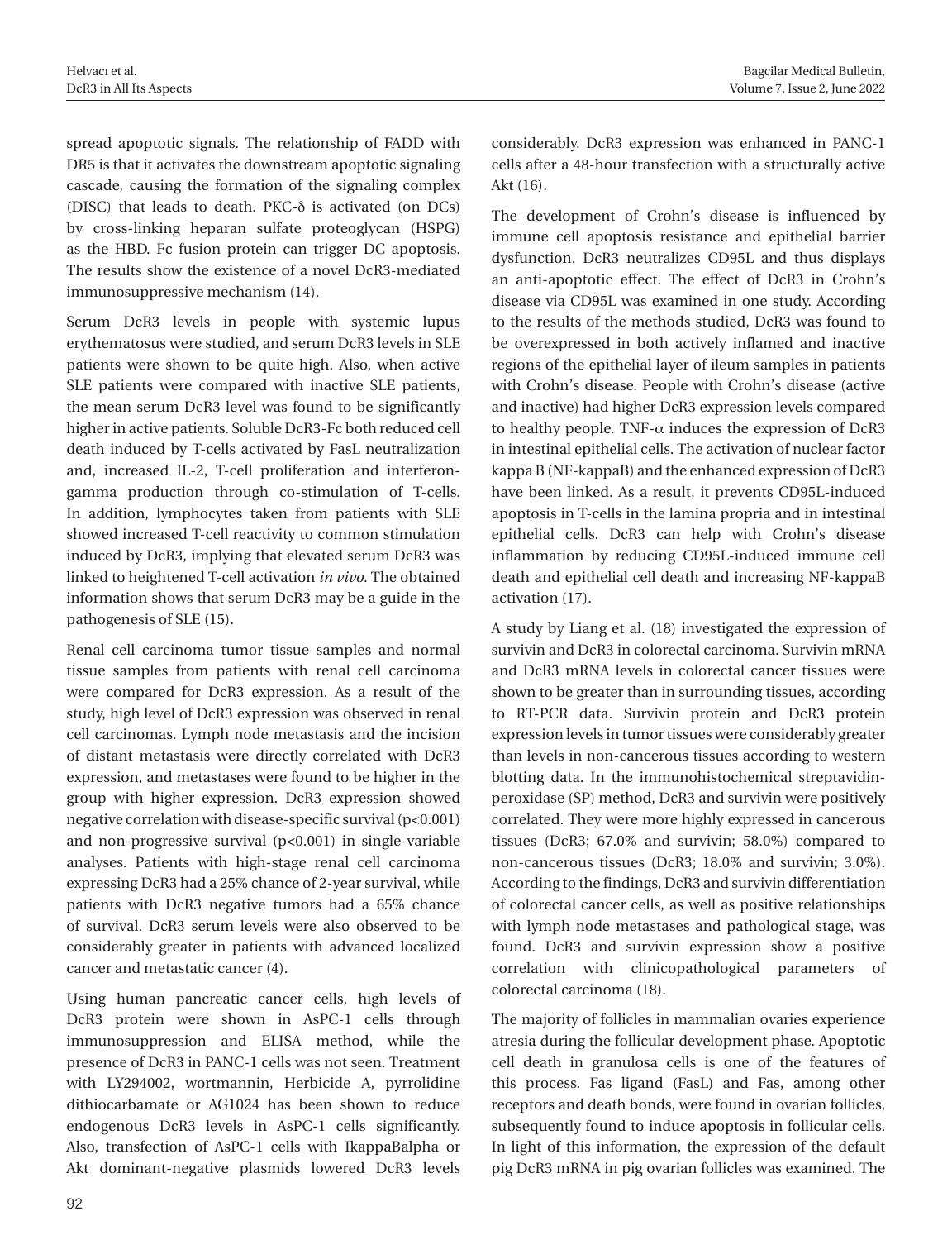nucleic acid sequence was found to have 80% homology compared to human DcR3, while the amino acid sequence was found to be 73% identical. According to the results of RT-PCR study, pDcR3 mRNA expression in granulosa cells from atretic follicles is weaker than in cells from healthy follicles. The individual layer cells, on the other hand, did not change significantly. While DcR3 regulates apoptosis in granulose cells during atresia, this is not the case in individual layer cells, according to these findings (19).

Yang et al. (20) investigated the concentration and clinical importance of DcR3 in serums of hepatocellular carcinoma (HCC) patients. According to the findings, serum DcR3 concentrations in patients with cirrhosis or HCC were considerably greater than in healthy people. Serum DcR3 levels in HCC patients were correlated with some factors such as TNM stage, metastasis, disease recurrence or paracirrhosis. Protein expression and DcR3 serum levels had a positive connection in HCC tissues. Significantly elevated serum DcR3 levels, according to the findings, may have a role in the genesis, metastasis, and progression of HCC (20).

DcR3 was expressed in both osteoarthritis and normal chondrocytes in a study to investigate its roles on osteoarthritis chondrocytes. DcR3-Fc has been found to protect chondrocytes against apoptosis caused by Fas. DcR3-Fc boosted chondrocyte proliferation and selectively activated ERK phosphorylation. Chondrocyte proliferation induced by DcR3 is inhibited by blocking of the Fas-L antibody or pre-incubation of PD098059. DcR3 regulates chondrocyte proliferation in osteoarthritis chondrocytes via the ERK signaling pathway and Fas-source apoptosis (21).

The most prevalent kind of primary glomerulonephritis in the kidney is IgA nephropathy (IgAN), which affects mostly macrophages and T-cells. The theory that DcR3 can inhibit IgAN development, renal apoptosis, macrophage infiltration and T-cell activation was investigated in a study. A progressive IgAN (Prg-IgAN) model was used in mice with B cell deficiency. A short-term gene therapy was applied to mice with DcR3 plasmids through hydrodynamic-based gene transfer. When euthanasia was applied on the 21<sup>st</sup> day, compared to Prg-IgAN mice treated with empty vectors, they found systemic inhibition in T-cell proliferation and activation as a result of DcR3 gene therapy. Proinflammatory cytokines also have low serum levels. They found that progressive proteinuria, kidney function and kidney pathology decreased the rate of apoptosis in the kidney by suppressing macrophage and T-cell infiltration. DcR3 may be therapeutically beneficial in reducing IgAN development according to these data (22).

Yoo et al. (23) studied the expression of DcR3 in human endothelial cells and the effect of this expression in the early stages of Kaposi's sarcoma-associated herpes virus (KSHV). Infected cells were treated with recombinant human TL1A or anti-DcR3 antibody to assess cell proliferation and apoptosis. In the early stages of infection, DcR3 expression is upregulated. In the early phases of KSHV infection, DcR3 expression is critical for avoiding apoptosis in HUVECs, allowing for the effective formation and management of viral infection (23).

Pancreatic carcinomas and non-cancerous tissues were compared for DcR3 expression level, with the result that the ratio between tissues differed statistically significantly. DcR3 expression was shown to be associated with tumor size in the study. The preoperative pancreatic carcinoma resection group had a considerably higher level of DcR3 in their serum than the gallbladder carcinoma or benign pancreatic tumor groups. As a result, DcR3 is particularly effective in clinical-pathological factors in pancreatic carcinoma tissues that reflect tumor progression (24).

According to a study, DcR3 suppresses MHC II expression in TAMs via epigenetic regulation. Following this research, CT26-DcR3 stable transfects were developed to see if DcR3 promoted tumor growth. DcR3 transfections grew quicker than the vector control clone and led to TAM penetration. To evaluate tumor growth *in vivo*, CD68 promoter-guided DcR3 transgenic (Tg) mice were created. Macrophages from DcR3-Tg mice were compared with wild-type mice, resulting in higher levels of Ym1, arginase activity, IL-10, and IL-1ra, while MHC II, IL-12, IL-6, TNF-a, and NO were regulated downstream. A significant increase in tumor growth and spread was seen in DcR3-Tg mice. Tumor growth was eliminated with the histone deacetylase inhibitor sodium valproate and the arginase inhibitor N-ωhydroxy-1-norargine. The results show that TAM activation is important for the effect of DcR3 in tumor development (6).

In the treatment of epithelial ovarian cancer, overcoming platinum resistance is a serious challenge. A study by Connor et al. (25) found that DcR3 was associated with platinum resistance. In a subsequent study, the effects of DcR3 on cellular interaction with epithelial ovarian cancer and platinum response were investigated. Women with epithelial ovarian cancer, who had high DcR3 levels in their peritoneal cavity, had a considerably shorter period until their first recurrence after platinum-based treatment. DcR3 is produced by non-malignant peritoneal cells. Despite not secreting DcR3, the cells investigated bind exogenous DcR3. This shows that cells can be affected by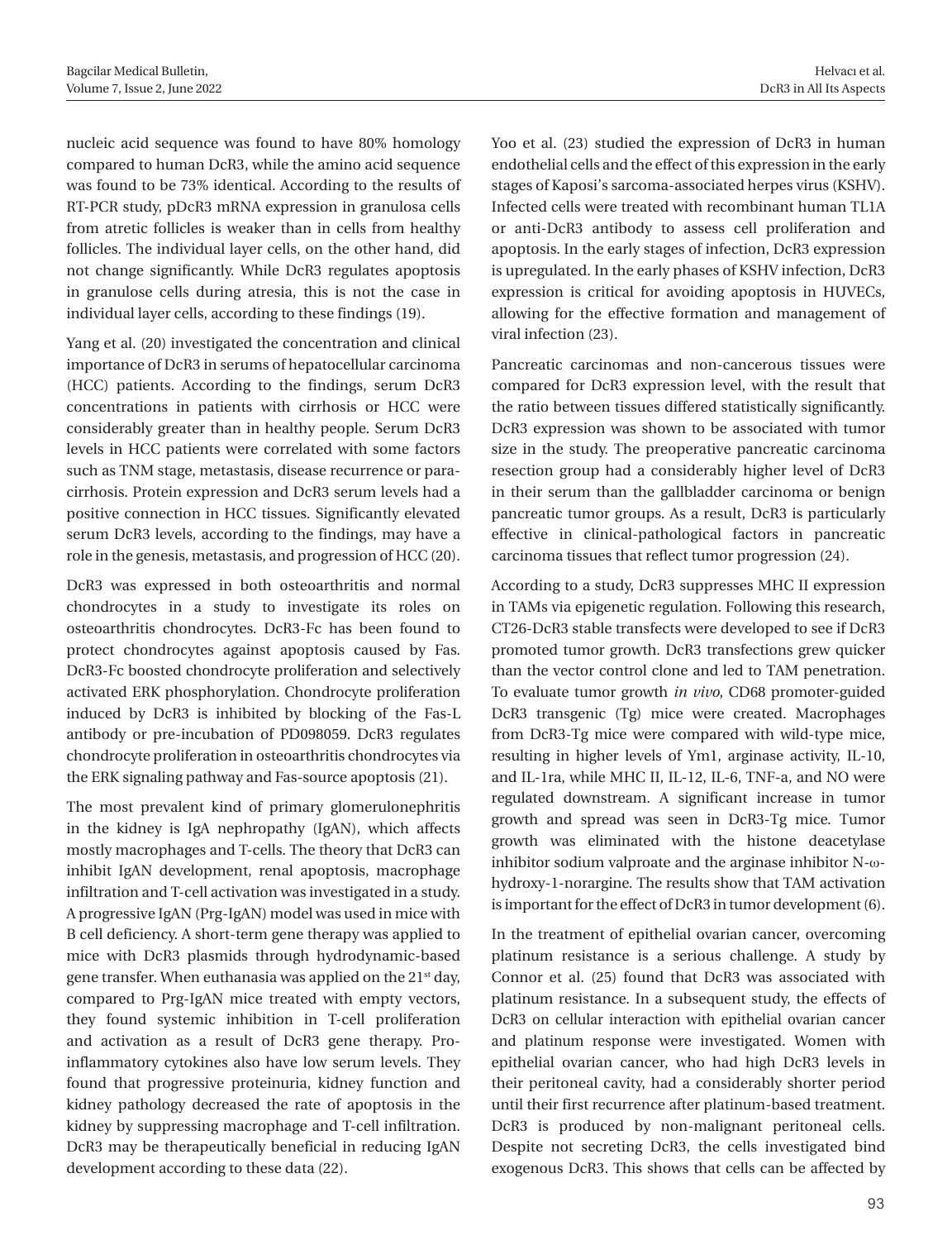DcR3 through external factors. All cells express CD44v3 and DcR3 binding heparan sulfate proteoglycans (HSPGs) Syndecans-2; however, DcR3s protein binding partners are poorly expressed or absent. Heparin and heparinase both block DcR3 binding. OVCAR-3 and SKOV-3 became more resistant to platinum (15% more) due to cell survival after exposure to DcR3, whereas CaOV3 became more vulnerable to platinum due to increased cell death (20-25%). According to the PCR results, BRCA1 mRNA expression increased in OVCAR-3 and SKOV-3 with DcR3 exposure, and BRCA1 expression decreased in CaOV-3. DcR3 easily binds to epithelial ovarian cancer cells through HSPGs and alters responses to platinum chemotherapy (25).

In one study, the DcR3 level was evaluated for early diagnosis of sepsis. A comparison was made by measuring the changes in plasma DcR3, IL-6, CRP and PCT levels of normal adults, SIRS and sepsis patients. As a result of the comparison, high DcR3 levels were observed in the majority of sepsis patients. For sepsis diagnosis, sensitivity was 97.69% and specificity was 98.04%. DcR3 density and sepsis level were positively correlated. In patients who died from sepsis, DcR3 levels increased in the blood culture 1-2 days before and reached the highest level on the 3<sup>rd</sup> day after blood culture was taken. In 13% of sepsis patients, PCT remained normal while DcR3 levels remained high. Based on these results, it is thought that DcR3 will assist in the follow-up of patients with sepsis (26).

According to a study conducted to understand the mechanism of DcR3 in gastric cancer, DcR3 increases migration, invasion, and proliferation and supports the epithelial-mesenchymal transition (EMT) of gastric cancer cells. It has also boosted the expression levels of DcR3, p-GSK-3β, β-catenin, GSK-3β and p-AKT, which are all components of the β-catenin/AKT/PI3K/GSK-3β signaling pathway. It also boosted vimentin and N-cadherin expression while decreasing E-cadherin expression. These findings showed that DcR3 played an important role in invasion of β-catenin/AKT/PI3K/GSK-3β and cell proliferation during gastric cancer progression. As a result, DcR3 is considered to be at an important point for the treatment of gastric cancer (27).

A study by Wei et al. (28) examined the function of DcR3 in liver cancer. As a result of the research, they found that DcR3 was regulated upwards in liver cancer tissues and serum. High levels of DcR3 were linked to aggressive clinicopathological features and a bad prognosis. While DcR3 increased invasion and cell migration *in vitro*, it directed tumor growth *in vitro* and *in vivo*. Furthermore, DcR3 resulted in a significant upregulation of interferon regulatory factor 1 (IRF1). In addition, DcR3 also supported cell adhesion molecule 1 (CEACAM1) expression associated with carcinoembryonic antigen through activated IRF1. The findings add to our understanding of DcR3's function and mechanism in liver cancer etiology (28).

In a study, DcR3 expression was suppressed in HepG2 cells to examine the effect of FasL on liver cancer HepG2 cells. In the investigation, FasL (10 ng/mL) was utilized to treat wild-type HepG2 cells (WT), DcR3 empty plasmid control HepG2 cells, and DcR3 siRNA knockout HepG2 cells (KD). After the treatment, when the WT cells in the G2/M phase were compared with the KD cells, it was seen that the KD cells decreased. FasL-induced apoptosis was more likely in KD cells. While the activity and migration of KD cells decreased with treatment, the expression of MMP9, VEGF-D, and VEGF-C also decreased. DcR3 was also implicated in the invasion and proliferation of HepG2 cells, a mechanism that could be linked to the regulatory influence of VEGF-D, VEGF-C, and MMP9 expression. Following DcR3 knockdown, FasL-mediated apoptosis was enhanced in HepG2 cells. As a result, FasL-coupled DcR3 may offer hope for treatment in liver cancer (29).

In a study by Zhu et al. (30), the relationship between hepatocellular carcinoma and DcR3 was examined. In this study, the TGFβ3-Smad-Sp1 signaling pathway was discovered to be responsible for the overexpression of DcR3 in hepatocellular carcinoma. DcR3 overexpression was associated with tumor invasion and metastasis in hepatocellular carcinoma tissues. While DcR3 inhibited the secretion and differentiation of Th1 cells, it significantly promoted the secretion and differentiation and of Th2 and Treg cells. In contrast, knocking down DcR3 expression in hepatocellular carcinoma dramatically improved CD4+ T-cell immunity. Finally, inhibiting DcR3 expression may provide a new immunotherapeutic treatment for HCC patients (30).

In one study, DcR3 was silenced to examine the susceptibility of HCC cells to TRAIL. In comparison to the LO-2, DcR3 was strongly expressed in Huh-7, HepG2, Hep3B, BEL-7402, SMCC7721, and MHCC97H cell lines. BEL-7402 and HepG2 were found to be tolerant to TRAIL-mediated apoptosis, which negatively correlated with DcR3 expression. In HepG2 and BEL-7402, shRNA-mediated silencing of DcR3 and treatment with TRAIL resulted in severe apoptosis, whereas more cancer cells were identified in the G1 phase. SiDcR3 can activate caspase-8, -9, and -3 when paired with TRAIL, increasing the expression of the protein Bax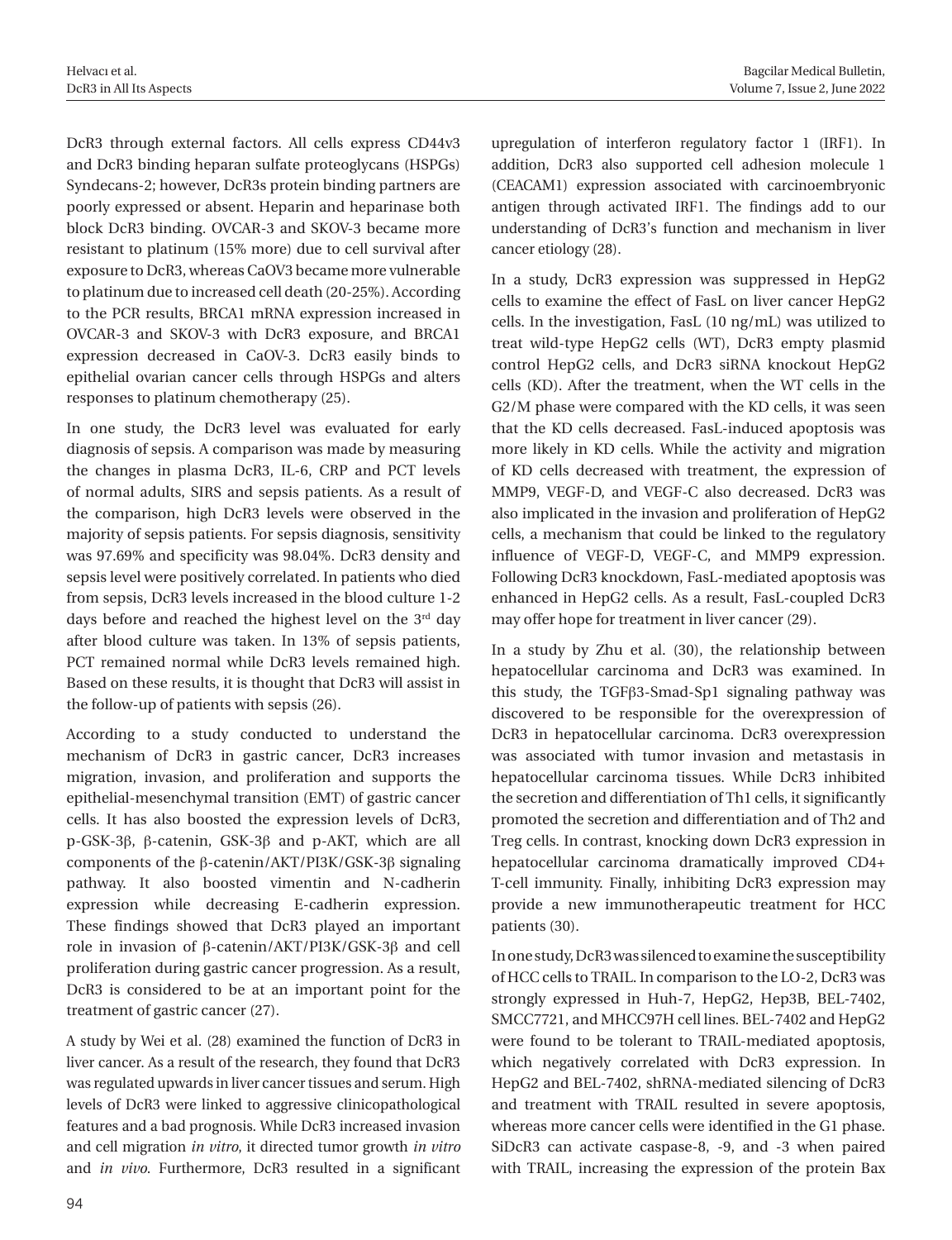while reducing the expression of non-apoptotic proteins. According to the findings, decreased concentration of DcR3 may promote apoptosis via TRAIL in hepatocellular carcinoma (31).

In another study, individuals with various malignancies and healthy individuals were evaluated in terms of DcR3 serum levels. Patients with breast cancer, lymphoma, and stomach malignancies had considerably greater DcR3 levels in their serum. DcR3 was also found to be linked with platelet distribution width (PDW) in metastatic malignancies. Based on this result, serum DcR3 together with hematocrit (Hct), hemoglobin (Hb) and PDW may be helpful in tracking the formation of cancer metastases. According to the findings, DcR3 can be used in early diagnosis for gastric cancer detection and metastasis when evaluated with hematological features (32).

In a study by Safaya et al. (33), DcR3 levels were examined in sickle cell anemia. Peripheral blood mononuclear cells (PBMC) were extracted from the blood of healthy controls and sickle cell anemia patients for research purposes. For real-time (RT) gene expression of DcR3/DR3/TL1A, RNA extracted from PBMC was employed. Within SCA patients with alpha-globin gene deletions or co-hereditary fetal Hb (HbF), gene expression was examined in subgroups. According to the study, they found that DcR3 and TL1A expression increased, while DR3 expression decreased in PBMC of sickle cell anemia subjects compared to normal control PBMC. While TL1A/DcR3 expression was lower in sickle cell anemia subjects with HbF>10%, DcR3/ TL1A expression was higher in subjects with HbF<10%. Furthermore, patients with HbF greater than 10% had considerably fewer pain episodes than those with HbF less than 10%. The levels of DR3, DcR3 and TL1A circulating in the plasma of sickle cell anemia patients were found to be considerably higher. HbF above 10% moderates TL1A elevation, while HbF below 10% exacerbates TL1A/ DcR3 reactions. Based on the findings, it is possible that increased DcR3 and TL1A expression in sickle cell anemia participants' PBMC during painful vasoocclusive crisis contributes to the pathogenesis of vasoocclusive crisis in sickle cell anemia with altered TL1A expression (33).

A study was conducted by Yang et al. (34) to examine the anticancer effects of triptolidine (TPL) on DcR3 in preclinical patient-derived tumor xenograft (PDTX) models of oral squamous cell carcinoma. The effects of TPL on cell proliferation and DcR3 expression in PDTX models and oral squamous cell carcinoma cell lines were examined as part of the study. Excess TPL therapy dramatically slowed tumor growth, while DcR3 expression was related to tumor size and survival. In *in vitro*, *in vivo*, and in PDTX models, TPL inhibited the synthesis of metastasis-associated protein 1 (MTA1), a transcription factor for DcR3. As a result, TPL was demonstrated to have anticancer properties in *in vitro*, *in vivo*, and in PDTX models via inhibiting DcR3 and MTA1 (34).

In a study by Zhang et al. (35), DcR3 levels were investigated in patients with lung cancer. For the study, DcR3 protein expression in normal lung tissues and lung cancer was compared. In addition, using the Cancer Genome Atlas database, the diagnostic and clinicopathological significance of DcR3 mRNA in lung cancer patients was investigated. DcR3 expression was found to be quite high in lung cancer tissues. In comparison to normal lung tissues, DcR3 was overexpressed in adenocarcinoma tissues and squamous cell carcinoma. In addition, DcR3 expression was found to correlate with tumor stage, tumor diameter, overall survival of lung adenocarcinoma and disease-free survival (35).

A study investigated the impact of tumor necrosis factorderived protein-8 (TIPE) on DcR3 expression in colorectal cancer. TIPE and DcR3 were both highly expressed in colorectal cancer patients, and their levels were also positively associated. DcR3 and TIPE expression in HCT116 cells was verified to be high. TIPE overexpression boosted the DcR3 promoter's transcriptional activity. In conclusion, in addition to being significantly expressed in DcR3 and TIPE colorectal cancer, they are associated with a poor prognosis. TIPE regulates DcR3 expression and reduces apoptosis in colorectal cancer cells by stimulating the AKT/ PI3K signaling pathway (36).

In another study, serum DcR3 levels were evaluated in 85 bronchial asthma patients. According to the results, serum DcR3 levels of asthmatic patients were found to be higher than those of healthy controls. Serum DcR3 levels were found to be inversely linked to the asthma control test score in patients with atopic asthma. DcR3 has the feature of being a good biomarker for atopic asthma, especially in children (37).

One study compared *in vivo* and *in vitro* studies to investigate DcR3 levels in kidney disease. Elevated serum DcR3 correlated positively with inflammatory indicators such as IL-6, adhesion molecules and high-sensitivity C-reactive protein in maintenance hemodialysis (HD) patients. DcR3 expression was originally thought to be connected to a 2-fold increase in blood creatinine or kidney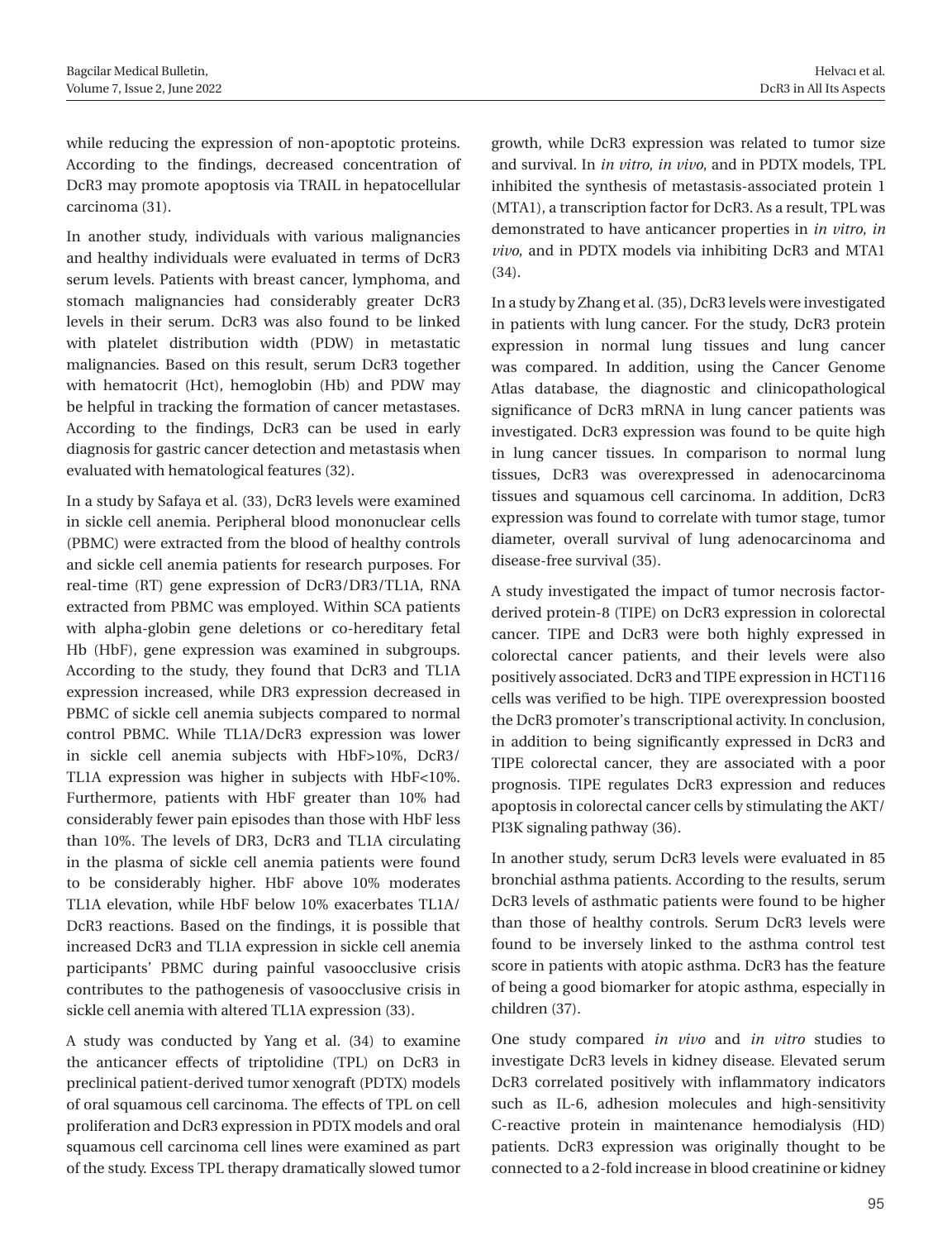allograft failure. DcR3 protects renal myofibroblasts from Fas-induced apoptosis and causes renal fibrosis as a result. DcR3, which is expressed locally in renal tubular epithelial cells (RTECs), has been shown to decrease FasL-Fasmediated T-cell apoptosis and produce an increase in alloreactive T-cells. Cytomegalovirus promoter-driven human DcR3 plasmid and recombinant DcR3.Fc have been found to affect the activation and differentiation of dendritic cells and macrophages by ''non-decoy'' activity in addition to traditional biological roles. After hydrodynamic-based gene delivery of the DcR3 plasmid, both autoimmune crescentic glomerulonephritis and progressive IgA nephropathy in mice can be inhibited. *In vitro* study of overexpressing DcR3 or adding recombinant DcR3.Fc can be utilized to evaluate DcR3-mediated effects, whereas systemic effects *in vivo* can be investigated using CD68-driven DcR3 transgenic mice. Inhibiting DcR3 expression in humans could be a promising way to investigate pathogenic mechanisms (38).

HCC has been linked to chronic hepatitis B (CHB). DcR3 expression was investigated during hepatitis B virus (HBV) infection by Liang et al. (39). The researchers discovered that DcR3 was overexpressed in CHB patients, DcR3 overexpression was linked to HBV DNA burden and liver injury. They discovered that hepatitis B virus X protein (HBx) increased DcR3 expression, but that NF-kB inhibitors inhibited this rise. By attaching NF-kB subunits to the p65 and p50 DcR3 promoters, HBx also activated NF-kB and elevated DcR3. PI3K inhibition reduced DcR3 expression and prevented NF-kB from binding to DcR3 promoters. According to the findings, HBx stimulates DcR3 expression via the NF-kB/PI3K pathway. This pathway was assumed to play a role in the progression of HBV-mediated hepatocellular carcinoma (39).

In a study, DcR3 expression level and clinical significance were investigated in patients with acute chronic liver failure. The levels of serum DcR3 in individuals with acute chronic liver failure and patients with chronic liver disease who did not have acute failure were compared. Acute chronic liver failure patients have considerably greater serum DcR3 levels than non-acute chronic liver failure patients. International standardized ratio, aspartate aminotransferase, and prothrombin time were all favorably connected with neutrophilic granulocytes, while serum albumin and platelets were negatively correlated. While DcR3 level in the early stage of acute chronic liver failure disease did not differ much between survivors and nonsurvivors, DcR3 level increased in the late stage nonsurvivor group and gradually decreased in the survivor group. The findings imply that DcR3 may play a significant role in the prognosis of acute chronic liver failure patients (40).

Endometriosis is a multifactorial inflammatory illness in which the nuclear factor-κB (NF-κB) signaling pathway is persistently activated. The aberrant adherence of the endometrium is the first step in the evolution of endometriosis. DcR3 appears to be able to increase cell adhesion via activating focal adhesion kinase. They discovered that activation of the Akt-NF- B signaling pathway elevated DcR3 in human ectopic endometrial cells, and that its expression was positively linked with intercellular adhesion molecule 1 (ICAM-1) and target cell adhesion molecule (HCAM; CD44). Knockdown of DcR3 reduced HCAM and ICAM-1 expression and also reduced cell migration and adhesion. The finginds support that DcR3 plays an important role in the pathophysiology of endometriosis and suggest that inhibiting DcR3 expression could be a promising therapy option for endometriosis (41).

Serum DcR3 level is elevated in chronic inflammatory diseases. In one study, IL-6 and DcR3 levels were measured in chronic obstructive pulmonary disease (COPD) patients and control subjects, and then correlation with airflow limitation by COPD stage was evaluated. The patient group consisted of patients with stable COPD (SCOD) and acute COPD exacerbation (AECOPD). Both IL-6 and DcR3 levels were increased (p<0.01 to 0.001), positively correlated with increased airflow limitation in the AECOPD and SCOPD groups. In addition, DcR3 and IL-6 levels were positively correlated with smoking history (annual). The serum DcR3 level rose with the severity of the increasing airway limitation, particularly during the acute exacerbation period in male COPD patients, according to the findings. These findings imply that DcR3 is linked to the underlying pathophysiology of COPD in male (42).

In a study, the mechanism of DcR3 in osteoclastogenesis induced by interleukin- $1\alpha$  (IL- $1\alpha$ ) was investigated. IL-1 $\alpha$  is a potent cytokine involved in bone loss and inflammatory arthritis. Considering the results, DcR3 inhibited bone resorption and suppressed IL-1α-induced osteoclastogenesis in RAW264.7 cells and primary murine bone marrow-derived macrophages (BMM). Expressing DcR3, IL-1a, secretory IL-1ra (sIL-1ra), intracellular IL-1ra (icIL-1ra), reactive oxygen species (ROS) and activating interleukin-1 receptor-associated kinase 4 (IRAK4) induced osteoclast precursor cells treated with RANKL. The abundance of buildup of ROS, expression of Fas ligand and IL-1ra secretion in apoptotic osteoclast precursor cells are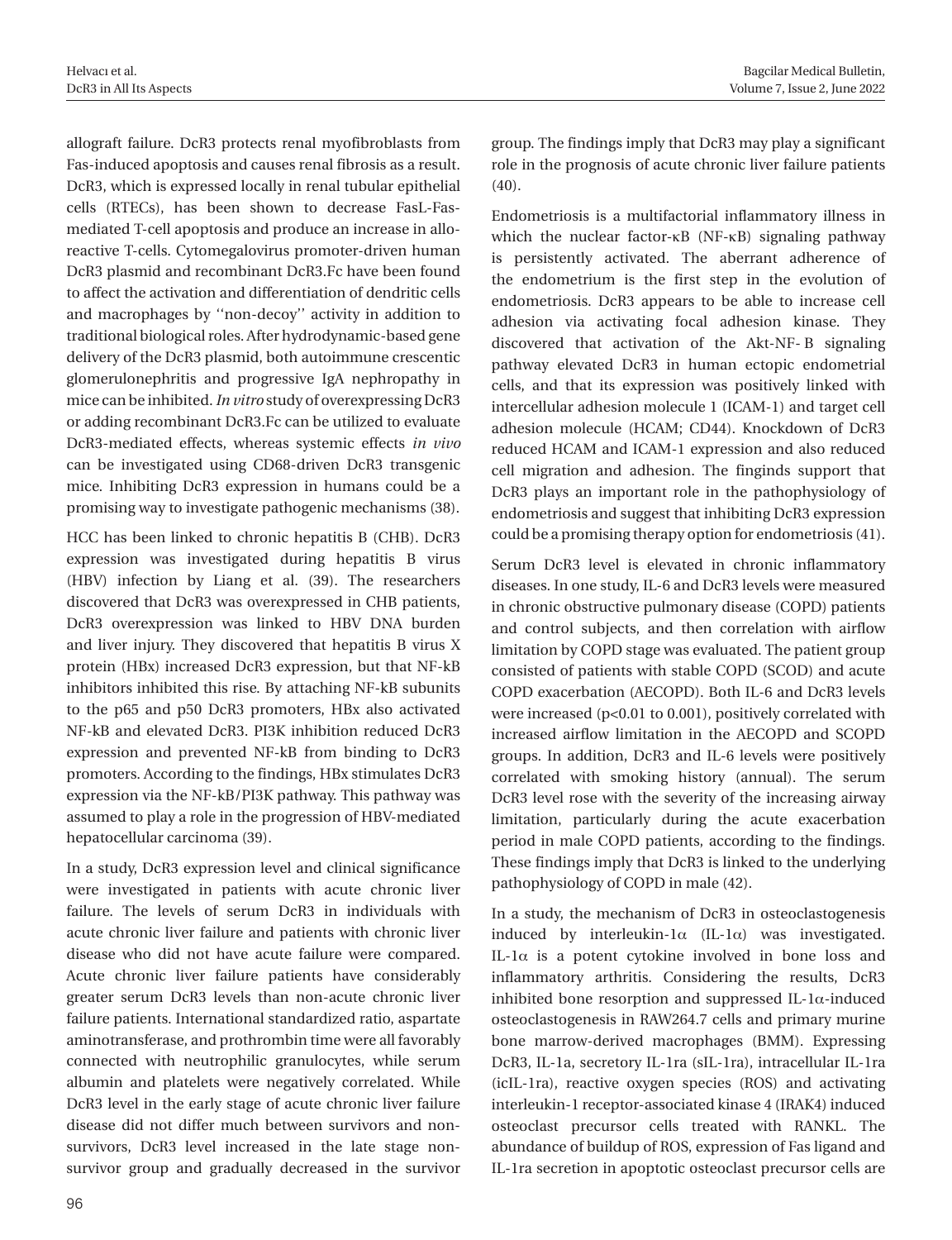hypothesized to be responsible for the inhibition of DcR3 during IL-1 or RANKL induced osteoclastogenesis. It was discovered that DcR3 inhibited osteoclastogenesis through increasing ROS levels and the expression of ROS-induced Fas ligands, IL-1ra and IL-1a. According to the findings, increased DcR3 in preosteoclasts could be a viable target for therapy in inflammatory IL-1-induced bone resorption (43).

In the study by Chang et al. (44), the role of DcR3 in lung cancer was investigated. Within the scope of the research, DcR3 expression was examined in 461 lung adenocarcinomas. DcR3 was more expressed in acinar patterns, micropapillary, solid, as well as tumors with wildtype EGFR status, according to the findings. Furthermore, the disease-free survival rate for stage I patients was shown to be lower, which was linked to DcR3 expression level. Lung cancer differentiation and development are hypothesized to be influenced by DcR3 expression. DcR3 is also useful in the clinical setting of tumor growth for stage I in lung adenocarcinoma (44).

The effect of DcR3 on breast cancer prognosis was examined by Ge et al. (45). The study investigated the expression of DcR3 in MDA-MB-231 and MCF7 cell lines and used 115 breast tissue samples. While evaluating the results, patient groups were formed as those with good and with bad prognosis. When DcR3 expression in the patient groups was evaluated, the expression level in the bad prognosis group was found to be considerably higher than in the good prognosis group. DcR3 transcripts in stage 2 cancers, compared to stage 1 cancers, were found to increase significantly. DcR3 improves the ability of breast cancer cells to invade and plays a significant role in breast cancer metastasis according to the findings (45).

A study looked into the clinical implications of DcR3 overexpression in people with hepatic fibrosis and chronic hepatitis B. The study comprised 128 participants who had been clinically diagnosed with chronic hepatitis B and had their livers biopsied. The levels of DcR3, type III procollagen, hyaluronic acid (HA), laminin protein, and type IV collagen (IV-C), expression were all measured. DcR3 levels were observed to be considerably greater in chronic hepatitis B patients (especially in active disease). Patients with liver fibrosis and chronic hepatitis B with liver cirrhosis had higher DcR3 expression than patients with chronic hepatitis B without liver fibrosis. DcR3 is a marker for liver fibrosis in people with hepatitis B infection according to the findings. The use of DcR3 in conjunction with HA and IV-C may enhance the diagnostic value of DcR3 in the diagnosis of liver fibrosis (46).

Chen et al. (47) examined serum DcR3 levels in patients with atopic and non-atopic asthma. The serum DcR3 levels of asthmatics and healthy people were compared as part of the study. According to the presence or lack of allergen-specific immunoglobulin E (IgE), asthma patients were categorized into two subgroups: Non-atopic and atopic. In asthma patients, the average serum DcR3 level was considerably greater than in healthy controls. There was no noticeable difference in DcR3 levels between atopy patients and those who did not have atopy. However, total eosinophil count was favorably linked with serum DcR3 level. DcR3 blood levels were associated with illness severity in non-atopic asthma patients, suggesting that DcR3 could be a feasible biomarker for predicting non-atopic asthma severity (47).

In a study, DcR3 levels were examined in patients with severe burns. Within the scope of the study, the patient group (n=10) with severe burns was followed up in terms of PCT, DcR3, IL6, CRP, SOFA score, thrombocyte and white blood cell (WBC). DcR3 level increased on the first day. DcR3 levels were comparatively low in survivors, but they were consistently high in non-survivors. Continuously increasing DcR3 levels were observed in three patients, and these patients subsequently died. In the other two patients who did not survive, the DcR3 level peaked and decreased before death. A good correlation was observed between DcR3 and PCT, while DcR3 showed less correlation with platelet, CRP, WBC, SOFA score and IL6. DcR3 levels were discovered to be a valuable biomarker for understanding the clinical severity of severe burns and monitoring a mortality prediction as a result of the research (48).

Bou-Dargham et al. (49) conducted research on the mechanisms of immune avoidance (IEM) in prostate cancer. IEMs are used in various combinations in prostate cancers. Increased DcR3, cytotoxic T lymphocyte-associated protein 4 (CTLA4) and immunological ignorance were found in the majority of prostate cancer patients (51.6%). Some of the immunologically deficient patients had increased DcR3 expression, some up-regulated CTLA4, and some had all three pathways up-regulated. These data show that most human prostate cancer specimens are immunologically cold tumors that are resistant to mono-immunotherapy. These biomarkers can better understand a patient's immune-avoidance processes so that definitive treatment plans can be created to increase therapeutic efficacy (49).

In a study, it was investigated whether DcR3 and tumor necrosis factor (TNF)-like cytokine 1A (TL1A) played a role in promoting atherosclerosis. Plasma TL1A and DcR3 levels were compared in patients without coronary artery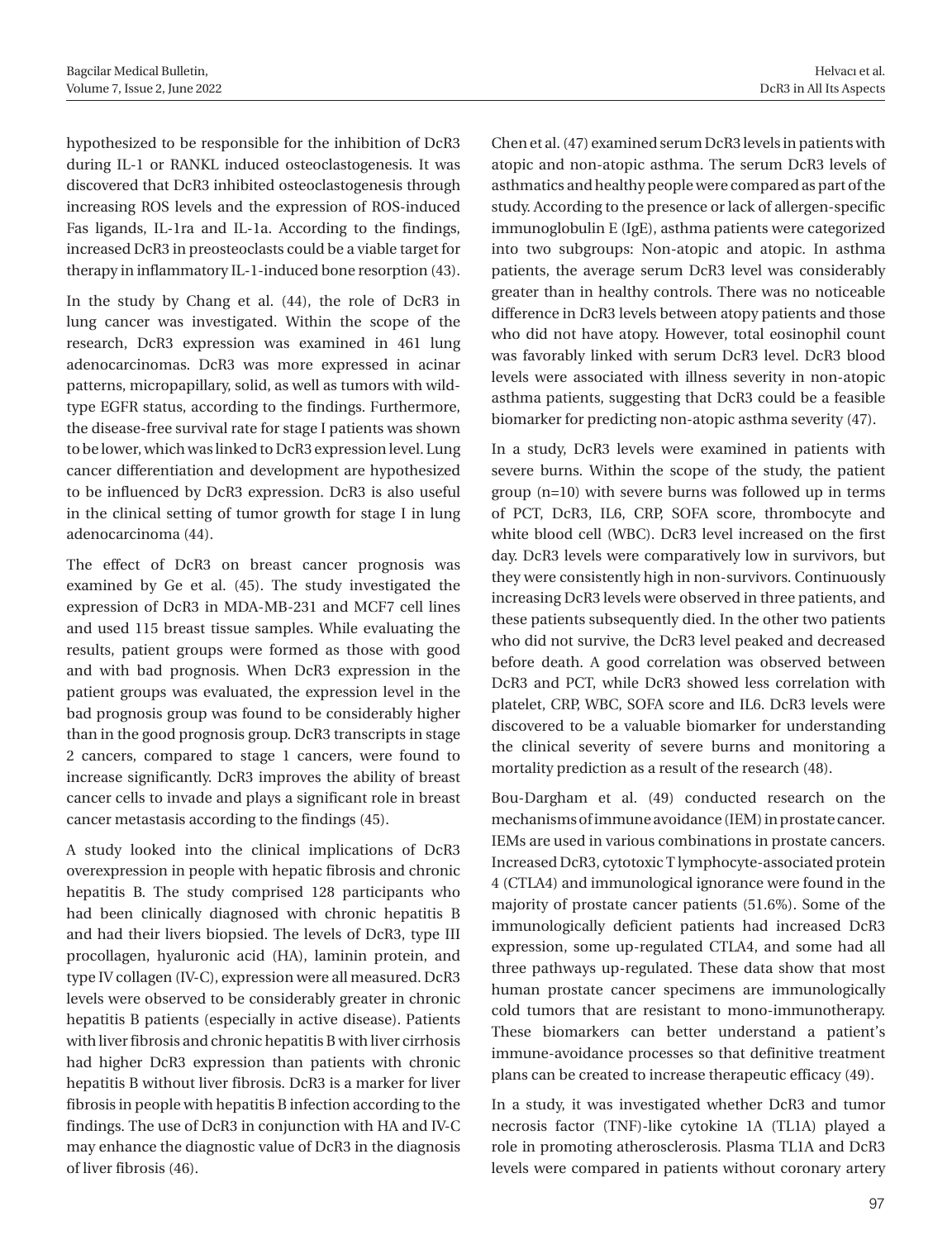disease and in patients with coronary artery disease who underwent coronary artery bypass grafting. The relationship between SYNTAX and coronary artery disease scores was also investigated. The coronary artery disease group had considerably greater plasma levels of DcR3 and TL1A than the non-coronary artery disease group. TL1A and DcR3 were found to be substantially linked with the existence of coronary artery disease in multivariate analysis. Furthermore, in coronary artery disease patients, TL1A was found to be positively and strongly linked with the SYNTAX score. Both DcR3 and TL1A levels are higher in coronary artery disease patients who require coronary artery bypass grafting, suggesting that they could be valuable biomarkers for detecting severe coronary artery disease. Furthermore, TL1A levels are related to the SYNTAX score, suggesting that it could be employed as a coronary artery disease severity indicator (50).

One study evaluated the levels of DcR3 in the blood of people who had coronary heart disease. In C57BL/6 mice with coronary heart disease, the effects of DcR3 on apoptosis and inflammation were investigated. In mice with coronary heart disease, DcR3 plasma concentrations were observed to be reduced. When DcR3 injection was given to mice with coronary heart disease, it was seen that the symptoms of the disease were reduced, while it was seen that it increased survival time by reducing inflammatory responses and myocardial cell death. DcR3 concentrations in the blood can be used to predict the risk and prognosis of the disease. DcR3 has also been shown to regulate the protein kinase B (AKT)/PI3K signaling pathway, which limits the production of inflammatory factors. The amount of DcR3 in circulation seems to be linked to the severity of the condition. The modulation of DcR3 in the AKT/PI3K signaling pathway has been suggested as a potential treatment for coronary heart disease (51).

The goal of one study was to use immune-related gene expression to classify different forms of breast cancer. Bou-Dargham et al. (49) identified 7 clusters on the Cancer Genome Atlas RNA-seq breast cancer data using the sequential binary clustering method. They found that 34.3% of the deaths were caused by Programmed cell death-1 (PD-1). DcR3 and TGF-β have been identified as new therapeutic targets for the treatment of breast cancer. Because 57.7% of patients overexpress TGF-β and DcR3, targeting these two molecules could be a powerful technique for breast cancer treatment. It was also observed that triple-negative breast cancer (TNBC) patients were equally clustered into two subgroups. The first had a problem

with antigen presentation, whereas the second had four separate hijacking mechanisms as well as a high leukocyte uptake. As a result, various immunotherapy techniques can be used to treat different TNBC patients. These findings aid researchers in better understanding how patients respond to immunotherapies and shed information on the rational development of new combination treatments (52).

Gout is an inflammatory disease caused by the accumulation of monosodium urate (MSU) crystals in the joints. It stimulates macrophages to a proinflammatory state and induces neutrophil recruitment by triggering NLRP3-dependent production of interleukin-1β (IL-1β). DcR3 and its non-decoy action motif, the heparin sulfate proteoglycan (HSPG) binding domain (HBD), were studied in macrophages and mice to see how they affected MSU crystal-induced NLRP3 inflammatory activation. Both HBD.Fc and DcR3.Fc inhibited MSU crystal-induced IL-1β secretion and NLRP3 activation in THP-1, U937 cells, and bone marrow-derived macrophages, according to the findings. In DcR3-transgenic mice expressing DcR3 in myeloid cells, MSU was found to cause less IL-1β and chemokine release, an enhanced M2/M1 macrophage ratio, and reduced neutrophil recruitment in the air sac mouse model of gout. In addition, less inflammatory response was observed in mice treated intravenously with HBD.Fc or DcR3.Fc. The data show that by modulating lysosomal and mitochondrial processes, HBD of DcR3 can attenuate MSU crystal-induced NLRP3 inflammatory activation (53).

It was investigated if DcR3 might ameliorate neuroinflammation and Alzheimer's disease-like impairments in the central nervous system based on its immunosuppressive effect in a study. Human APP transgenic mice (J20 line) were crossed with human DcR3 transgenic mice to generate DcR3, APP, APP/DcR3 and wild-type mice for analysis. As a result of the study, it was observed that DcR3 reduced amyloid plaque accumulation and ameliorated hippocampus-related memory deficits in APP transgenic mice. DcR3's protective mechanism interacts with heparan sulfate proteoglycans and activates IL-4+ YM1+ M2a-like microglia, reducing Aβ-induced proinflammatory cytokines and enhancing microglia's phagocytosis capabilities. According to the findings, upregulation of DcR3 expression in the brain could be a viable treatment method for Alzheimer's disease (54).

The MAPK kinase/mitogen-activated protein kinase (MAPK)/extracellular signal-regulated kinase (ERK)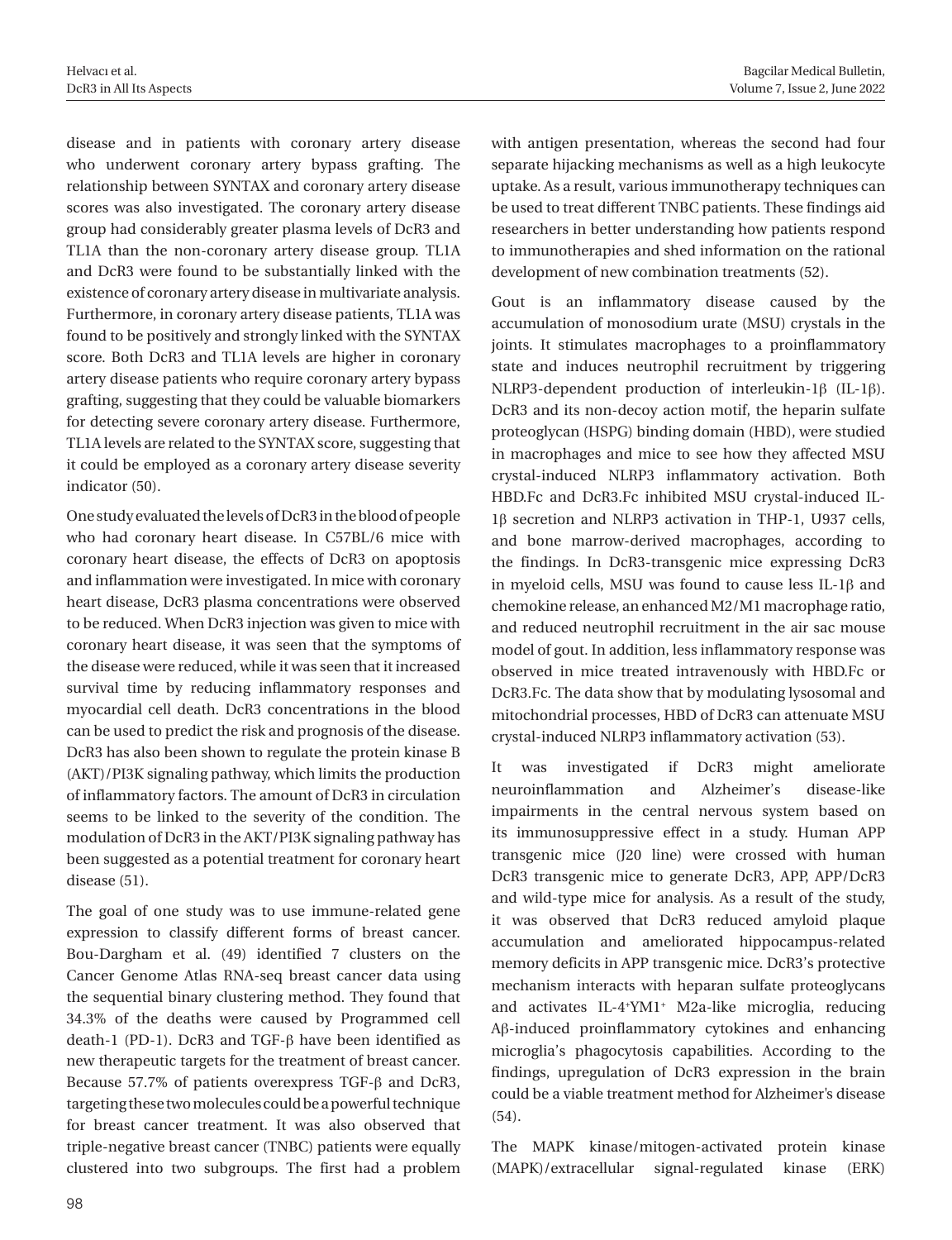signaling pathway controls DcR3 expression. In 30 patients with stage III gastric adenocarcinoma, researchers looked for expression of TIPE ( $\alpha$ -induced protein 8), DcR3 and ERK in normal gastric tissues and pathological tissues. DcR3, TYPE and ERK1/2 expression in tumor tissues was significantly increased when tumor tissues of gastric cancer were compared with paracarcinoma tissues. However, TIPE expression was positively correlated with ERK1and DcR3 levels. Based on the findings, TIPE can be linked to the expression of ERK1/2 and DcR3, which may be implicated in gactric cancer cell death, and could be considered as a new biomarker for gastric cancer (55).

In one study, the cellularity of the downregulated sample of DcR3 in the cholangiocarcinoma cell line TFK-1 was examined on cell apoptosis and cell uptake. For this study, three distinct cell lines were grown. For investigation, the cholangiocarcinoma cell line with the greatest DcR3 expression was chosen. Expression of DcR3 was silenced in the selected cell line by transfection with DcR3-siRNA. Various biological phenotypic parameters, including cell cycle, cell viability and apoptosis, were found. TFK-1 was selected by measuring the protein levels and mRNA of DcR3 in three cell lines. After 48 hours of treatment with DcR3-siRNA, DcR3 mRNA, G0/G1 ratio increased and the G2/M ratio decreased in the treatment group. These findings point to the necessity for more research into the molecular mechanisms that regulate DcR3 expression in cholangiocarcinoma (56).

#### **Conclusion**

DcR3's potential in cancer, particularly as an anti-tumor target, is yet unknown. In summary and importantly, the differential expression and function of DcR3 has been highly implicated in cancer studies. DcR3 is associated with several ligands capable of influencing apoptosis, angiogenesis, and immune escape of tumors. DcR3 can both be considered a positive and negative regulator during cancer development and progression according to research. While increasing DcR3 expression is beneficial for the treatment of inflammatory diseases and enhances tissue repair, inhibiting DcR3 expression increases tumor apoptosis and suppresses tumor growth *in vivo*. Based on these findings, DcR3 can now be regarded a possible target for cancer gene therapy as well as an anticipating marker for malignant tumors.

#### **Ethics**

**Peer-review:** Internally and externally peer-reviewed.

#### **Authorship Contributions**

Drafting Manuscript: N.H., H.G.Ç., A.K., Critical Revisation of Manuscript: N.H., H.G.Ç., A.K., Final Approval and Accountability: N.H., H.G.Ç., A.K.

**Conflict of Interest:** No conflict of interest was declared by the authors.

**Financial Disclosure:** The authors declared that this study received no financial support.

### **References**

- 1. Yu KY, Kwon B, Ni J, Zhai Y, Ebner R, Kwon BS. A newly identified member of tumor necrosis factor receptor superfamily (TR6) suppresses LIGHT-mediated apoptosis. J Biol Chem 1999;274(20):13733-13736.
- 2. Chang YC, Chan YH, Jackson DG, Hsieh SL. The glycosaminoglycanbinding domain of decoy receptor 3 is essential for induction of monocyte adhesion. J Immunol 2006;176(1):173-180.
- 3. Tang CH, Hsu TL, Lin WW, Lai MZ, Yang RS, Hsieh SL, et al. Attenuation of bone mass and increase of osteoclast formation in decoy receptor 3 transgenic mice. J Biol Chem 2007;282(4):2346- 2354.
- 4. Macher-Goeppinger S, Aulmann S, Wagener N, Funke B, Tagscherer KE, Haferkamp A, et al. Decoy receptor 3 is a prognostic factor in renal cell cancer. Neoplasia 2008;10(10):1049-1056.
- 5. Zhan C, Patskovsky Y, Yan Q, Li Z, Ramagopal U, Cheng H, et al. Decoy strategies: the structure of TL1A:DcR3 complex. Structure 2011;19(2):162-171.
- 6. Tai SK, Chang HC, Lan KL, Lee CT, Yang CY, Chen NJ, et al. Decoy receptor 3 enhances tumor progression via induction of tumorassociated macrophages. J Immunol 2012;188(5):2464-2471.
- 7. Bai C, Connolly B, Metzker ML, Hilliard CA, Liu X, Sandig V, et al. Overexpression of M68/DcR3 in human gastrointestinal tract tumors independent of gene amplification and its location in a four-gene cluster. Proc Natl Acad Sci U S A 2000;97(3):1230-1235.
- 8. Tsuji S, Hosotani R, Yonehara S, Masui T, Tulachan SS, Nakajima S, et al. Endogenous decoy receptor 3 blocks the growth inhibition signals mediated by Fas ligand in human pancreatic adenocarcinoma. Int J Cancer 2003;106(1):17-25.
- 9. Otsuki T, Tomokuni A, Sakaguchi H, Aikoh T, Matsuki T, Isozaki Y, et al. Over-expression of the decoy receptor 3 (DcR3) gene in peripheral blood mononuclear cells (PBMC) derived from silicosis patients. Clin Exp Immunol 2000;119(2):323-327.
- 10. Kim S, McAuliffe WJ, Zaritskaya LS, Moore PA, Zhang L, Nardelli B. Selective induction of tumor necrosis receptor factor 6/decoy receptor 3 release by bacterial antigens in human monocytes and myeloid dendritic cells. Infect Immun 2004;72(1):89-93.
- 11. Pitti RM, Marsters SA, Lawrence DA, Roy M, Kischkel FC, Dowd P, et al. Genomic amplification of a decoy receptor for Fas ligand in lung and colon cancer. Nature 1998;396(6712):699-703.
- 12. Hayashi S, Miura Y, Nishiyama T, Mitani M, Tateishi K, Sakai Y, et al. Decoy receptor 3 expressed in rheumatoid synovial fibroblasts protects the cells against Fas-induced apoptosis. Arthritis Rheum 2007;56(4):1067-1075.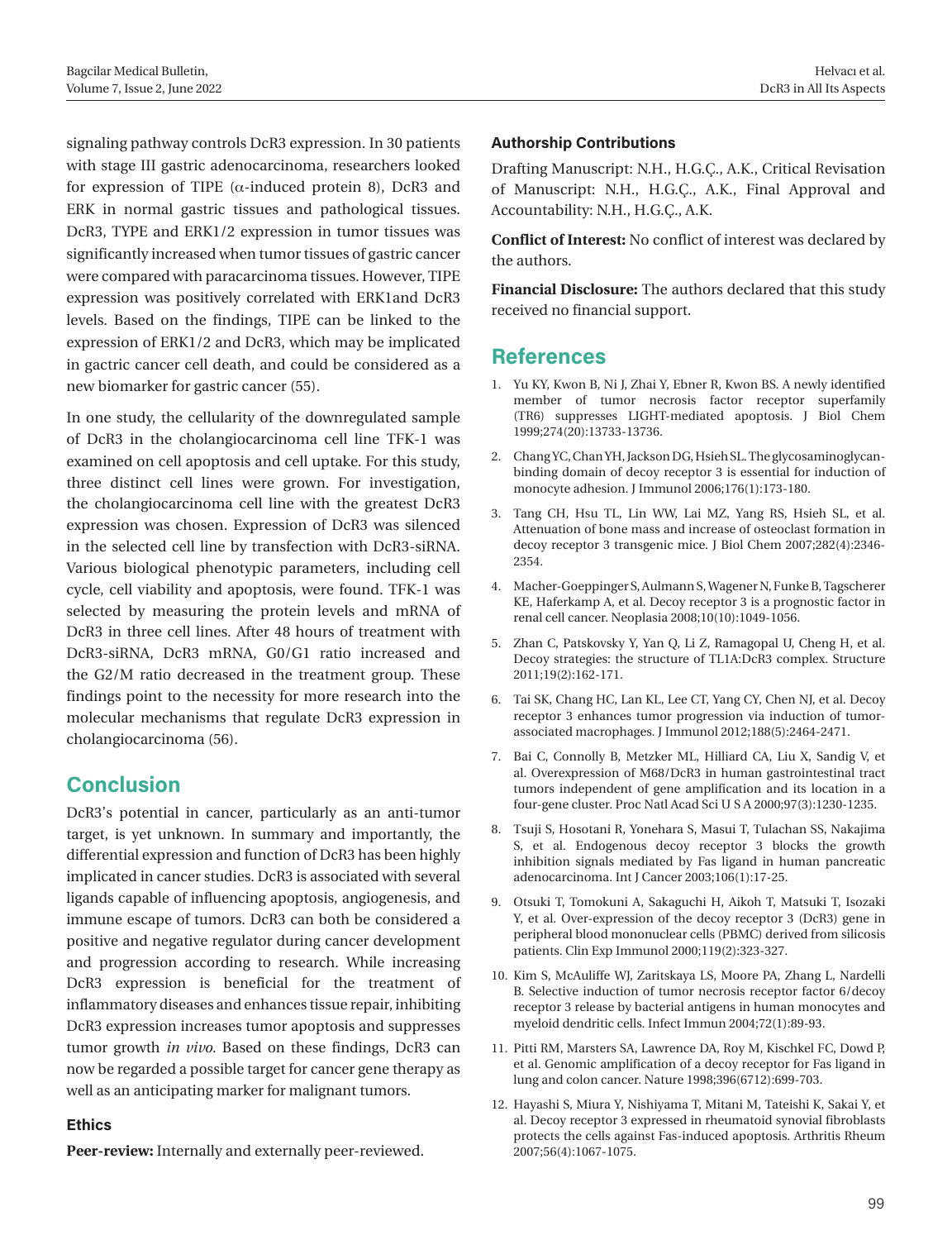- 13. Han B, Moore PA, Wu J, Luo H. Overexpression of human decoy receptor 3 in mice results in a systemic lupus erythematosus-like syndrome. Arthritis Rheum 2007;56(11):3748-3758.
- 14. You RI, Chang YC, Chen PM, Wang WS, Hsu TL, Yang CY, et al. Apoptosis of dendritic cells induced by decoy receptor 3 (DcR3). Blood 2008;111(3):1480-1488.
- 15. Lee CS, Hu CY, Tsai HF, Wu CS, Hsieh SL, Liu LC, et al. Elevated serum decoy receptor 3 with enhanced T cell activation in systemic lupus erythematosus. Clin Exp Immunol 2008;151(3):383-390.
- 16. Chen PH, Yang CR. Decoy receptor 3 expression in AsPC-1 human pancreatic adenocarcinoma cells via the phosphatidylinositol 3-kinase-, Akt-, and NF-kappa B-dependent pathway. J Immunol 2008;181(12):8441-8449.
- 17. Funke B, Autschbach F, Kim S, Lasitschka F, Strauch U, Rogler G, et al. Functional characterisation of decoy receptor 3 in Crohn's disease. Gut 2009;58(4):483-491.
- 18. Liang QL, Wang BR, Li GH. DcR3 and survivin are highly expressed in colorectal carcinoma and closely correlated to its clinicopathologic parameters. J Zhejiang Univ Sci B 2009;10(9):675-682.
- 19. Sugimoto M, Kagawa N, Morita M, Kume S, Wongpanit K, Jin H, et al. Changes in the expression of decoy receptor 3 in granulosa cells during follicular atresia in porcine ovaries. J Reprod Dev 2010;56(4):467-474.
- 20. Yang M, Chen G, Dang Y, Luo D. Significance of decoy receptor 3 in sera of hepatocellular carcinoma patients. Ups J Med Sci 2010;115(4):232-237.
- 21. Hayashi S, Nishiyama T, Miura Y, Fujishiro T, Kanzaki N, Hashimoto S, et al. DcR3 induces cell proliferation through MAPK signaling in chondrocytes of osteoarthritis. Osteoarthritis Cartilage 2011;19(7):903-910.
- 22. Ka SM, Hsieh TT, Lin SH, Yang SS, Wu CC, Sytwu HK, et al. Decoy receptor 3 inhibits renal mononuclear leukocyte infiltration and apoptosis and prevents progression of IgA nephropathy in mice. Am J Physiol Renal Physiol 2011;301(6):F1218-1230.
- 23. Yoo S, Jang J, Kim S, Cho H, Lee MS. Expression of DcR3 and its effects in kaposi's sarcoma-associated herpesvirus-infected human endothelial cells. Intervirology 2012;55(1):45-52.
- 24. Zhou J, Song SD, Li DC, Zhou J, Zhu DM, Zheng SY. Clinical significance of expression and amplification of the DcR3 gene in pancreatic carcinomas. Asian Pac J Cancer Peev 2012;13(2):719- 724.
- 25. Connor JP, Felder M, Kapur A, Onujiogu N. DcR3 binds to ovarian cancer via heparan sulfate proteoglycans and modulates tumor cells response to platinum with corresponding alteration in the expression of BRCA1. BMC Cancer 2012;12:176.
- 26. Gao L, Yang B, Zhang H, Ou Q, Lin Y, Zhang M, et al. DcR3, a new biomarker for sepsis, correlates with infection severity and procalcitonin. Oncotarget 2017;9(13):10934-10944.
- 27. Ge H, Liang C, Li Z, An D, Ren S, Yue C, et al. DcR3 induces proliferation, migration, invasion, and EMT in gastric cancer cells via the PI3K/AKT/GSK-3β/β-catenin signaling pathway. Onco Targets Ther 2018;11:4177-41787.
- 28. Wei Y, Chen X, Yang J, Yao J, Yin N, Zhang Z, et al. DcR3 promotes proliferation and invasion of pancreatic cancer via a DcR3/STAT1/ IRF1 feedback loop. Am J Cancer Res 2019;9(12):2618-2633.
- 29. Zhao T, Xu Y, Ren S, Liang C, Zhou X, Wu J. The siRNA silencing of DcR3 expression induces Fas ligand-mediated apoptosis in HepG2 cells. Exp Ther Med 2018;15(5):4370-4378.
- 30. Zhu HF, Liu YP, Liu DL, Ma YD, Hu ZY, Wang XY, et al. Role of TGFβ3-Smads-Sp1 axis in DcR3-mediated immune escape of hepatocellular carcinoma. Oncogenesis 2019;8(8):43.
- 31. Liang C, Xu Y, Li G, Zhao T, Xia F, Li G, et al. Downregulation of DcR3 sensitizes hepatocellular carcinoma cells to TRAIL-induced apoptosis. Onco Targets Ther 2017;10:417-428.
- 32. Li J, Xie N, Yuan J, Liu L, Zhou Q, Ren X, et al. DcR3 combined with hematological traits serves as a valuable biomarker for the diagnosis of cancer metastasis. Oncotarget 2017;8(64):107612- 107620.
- 33. Safaya S, Alfarhan M, Sulaiman A, Alsulaiman A, Al-Ali A. TNFSF/ TNFRSF cytokine gene expression in sickle cell anemia: Upregulated TNF-like cytokine 1A (TL1A) and its decoy receptor (DcR3) in peripheral blood mononuclear cells and plasma. Cytokine 2019;123:154744.
- 34. Yang CY, Lin CK, Hsieh CC, Tsao CH, Lin CS, Peng B, et al. Antioral cancer effects of triptolide by downregulation of DcR3 in vitro, in vivo, and in preclinical patient-derived tumor xenograft model. Head Neck 2019;41(5):1260-1269.
- 35. Zhang Y, Luo J, He R, Huang W, Li Z, Li P, et al. Expression and clinicopathological implication of DcR3 in lung cancer tissues: a tissue microarray study with 365 cases. OncoTargets Ther 2016;9:4959-4968.
- 36. Zhong M, Qiu X, Liu Y, Yang Y, Gu L, Wang C, et al. TIPE Regulates DcR3 Expression and Function by Activating the PI3K/AKT Signaling Pathway in CRC. Front Oncol 2021;10:623048.
- 37. Kamal A, Abdelmegeid AK, Gabr MAM, Basanti CWS. Serum decoy receptor 3 (DcR3): a promising biomarker for atopic asthma in children. Immunol Res 2021;69(6):568-575.
- 38. Weng SC, Tarng DC. Role of prognostic biomarker decoy receptor 3 and immunomodulation in kidney diseases. J Chin Med Assoc 2019;82(9):680-684.
- 39. Liang DY, Sha S, Yi Q, Shi J, Chen Y, Hou Y, et al. Hepatitis B X protein upregulates decoy receptor 3 expression via the PI3K/NFκB pathway. Cellular Signal 2019;62:109346.
- 40. Lin S, Wu B, Lin Y, Wang M, Zhu Y, Jiang J, et al. Expression and Clinical Significance of Decoy Receptor 3 in Acute-on-Chronic Liver Failure. Biomed Res Int 2019;2019:9145736.
- 41. Tsai HW, Huang MT, Wang PH, Huang BS, Chen YJ, Hsieh SL. Decoy receptor 3 promotes cell adhesion and enhances endometriosis development. J Pathol 2018;244(2):189-202.
- 42. Ghobadi H, Hosseini N, Aslani MR. Correlations Between Serum Decoy Receptor 3 and Airflow Limitation and Quality of Life in Male Patients with Stable Stage and Acute Exacerbation of COPD. Lung 2020;198(3):515-523.
- 43. Peng YJ, Peng CT, Lin YH, Lin GJ, Huang SH, Huang SH, et al. Decoy Receptor 3 Promotes Preosteoclast Cell Death via Reactive Oxygen Species-Induced Fas Ligand Expression and the IL-1 α/IL-1 Receptor Antagonist Pathway. Mediators Inflamm 2020;2020:1237281.
- 44. Chang WC, Yeh YC, Ho HL, Hsieh SL, Chou TY. Decoy Receptor 3 Expression Is Associated With Wild-Type EGFR Status, Poor